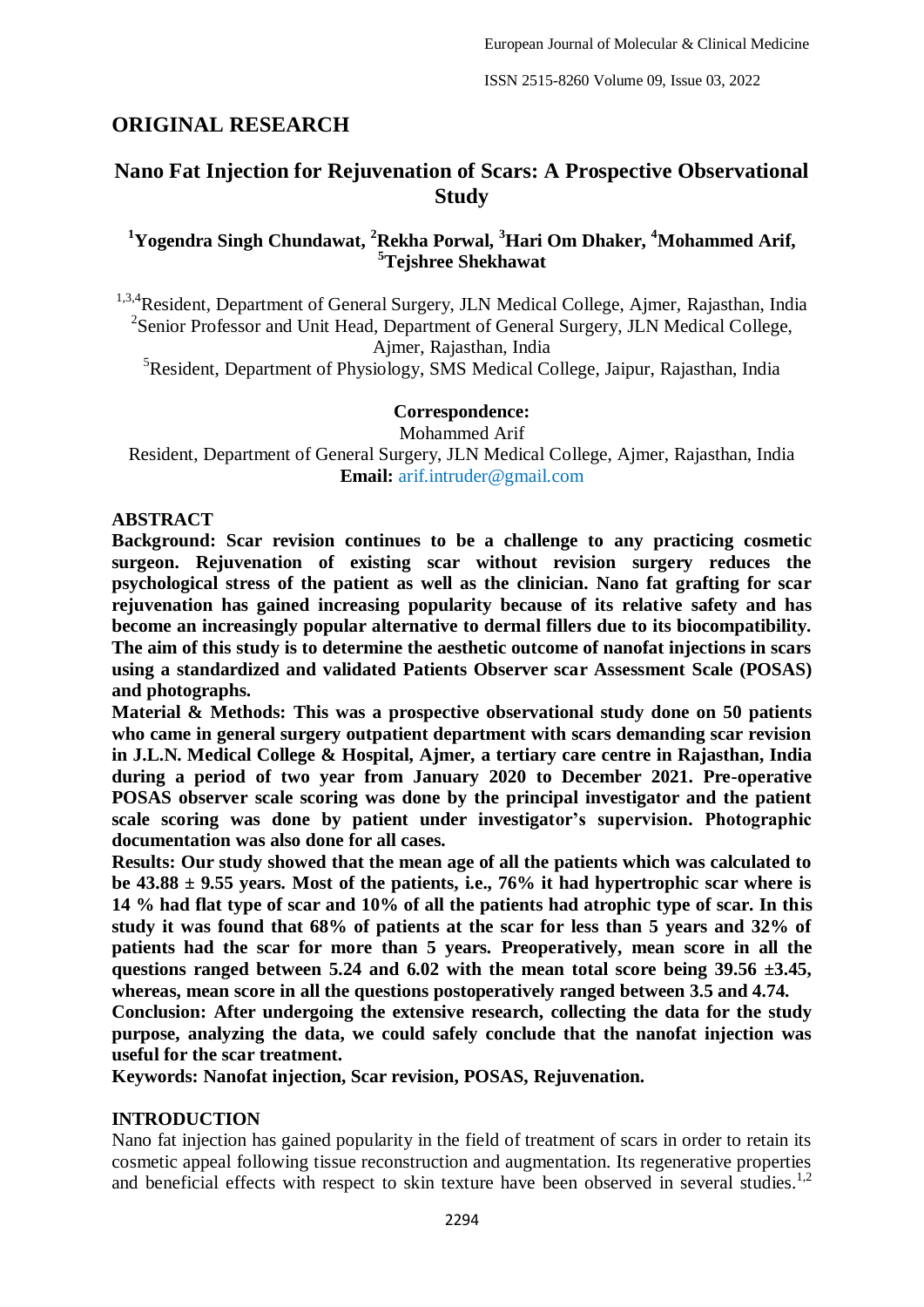Nano fat grafting, or microfat grafting, is a fat transfer procedure that uses a very thin injection cannula to smooth out wrinkles and improve skin quality. Scarring is an appalling and irksome result following injuries due to various causes. 3 Scar is a fibrous tissue that appears at the place of normal tissue following wounds, injuries, and some diseases.Hyperpigmentation, skin texture, and scar quality may equally play an important role in determining a suitable treatment and resulting outcome. 4

Currently, the traditional scar correctional procedure has been surgical excision, which often results in the enlargement of the scar length and residual or recurring hypertrophy or redness. So there has been a constant quest for alternate procedures for the management of scarring preserving as much cosmetic appearance as possible. It can be understood that, disfiguring scars in the exposed parts of the body create a psychological trauma and social embarrassment to the sufferer. Though, they are benign in nature, they are able to cause major aesthetic, functional, and social problems. 5 Scar revision continues to be a challenge to any practicing cosmetic surgeon. Rejuvenation of existing scar without revision surgery reduces the psychological stress of the patient as well as the clinician. Nano fat grafting for scar rejuvenation has gained increasing popularity because of its relative safety and has become an increasingly popular alternative to dermal fillers due to its biocompatibility.

Nano fat grafting has many benefits over the conventional dermal fillers which are being widely employed as it adds volume to the cheeks and midface, helps skin look and feel firmer & tighter, lessens the appearance of scars to name a few and many others. In fact, nano fat grafting can often provide better results than fillers, with patients reporting additional benefits including improved overall skin quality and lightening of skin discolorations. Moreover, a wide spectrum of patients are eligible for this procedure as its post-operative complications to this are extremely rare. The pre-requisites one can list are good health of a patient and the patient being a non-smoker, or willing to give up.

The advantage of nanofat for scar treatment is that it introduces regenerative properties and does not create new scars. Furthermore, the risk of abnormal healing is low as no new surgical intervention is applied to the skin. Another advantage is that it be can easily be combined with traditional fat grafting. In this way, quality of skin improvement can prevent or improve cases where severe retractile scarring is prevalent, for example in breast implantation.It can also make cicatricial tissues suitable to accept prosthesis and expanders. It is also seen that reddened and slightly elevated scars and discolorations benefit themost from nanofat. As nanofat causes tissue regeneration and improves skin quality it can also increase dermal elasticity, and therefore the elasticity of deep wrinkles. His study had shown remarkable effects in skin rejuvenation after nanofat injection. Clinical study of the use of nanofat in scar rejuvenation and its objective assessment for improvement using standard validated tool has not been reported in the literature.

## **MATERIAL & METHODS**

This was a prospective observational study done on 50 patients who came in general surgery outpatient department with scars demanding scar revision in J.L.N. Medical College & Hospital, Ajmer, a tertiary care centre in Rajasthan, India during a period of two year from January 2020 to December 2021. Informed written consent was obtained from all the patients.

## **INCLUSION CRITERIA**

All patients with scars of varied aetiology like post traumatic, post burn, post inflammatory and types like hypertropic, flat, atrophic between 14-65 years of age, if they did not fall in exclusion criteria.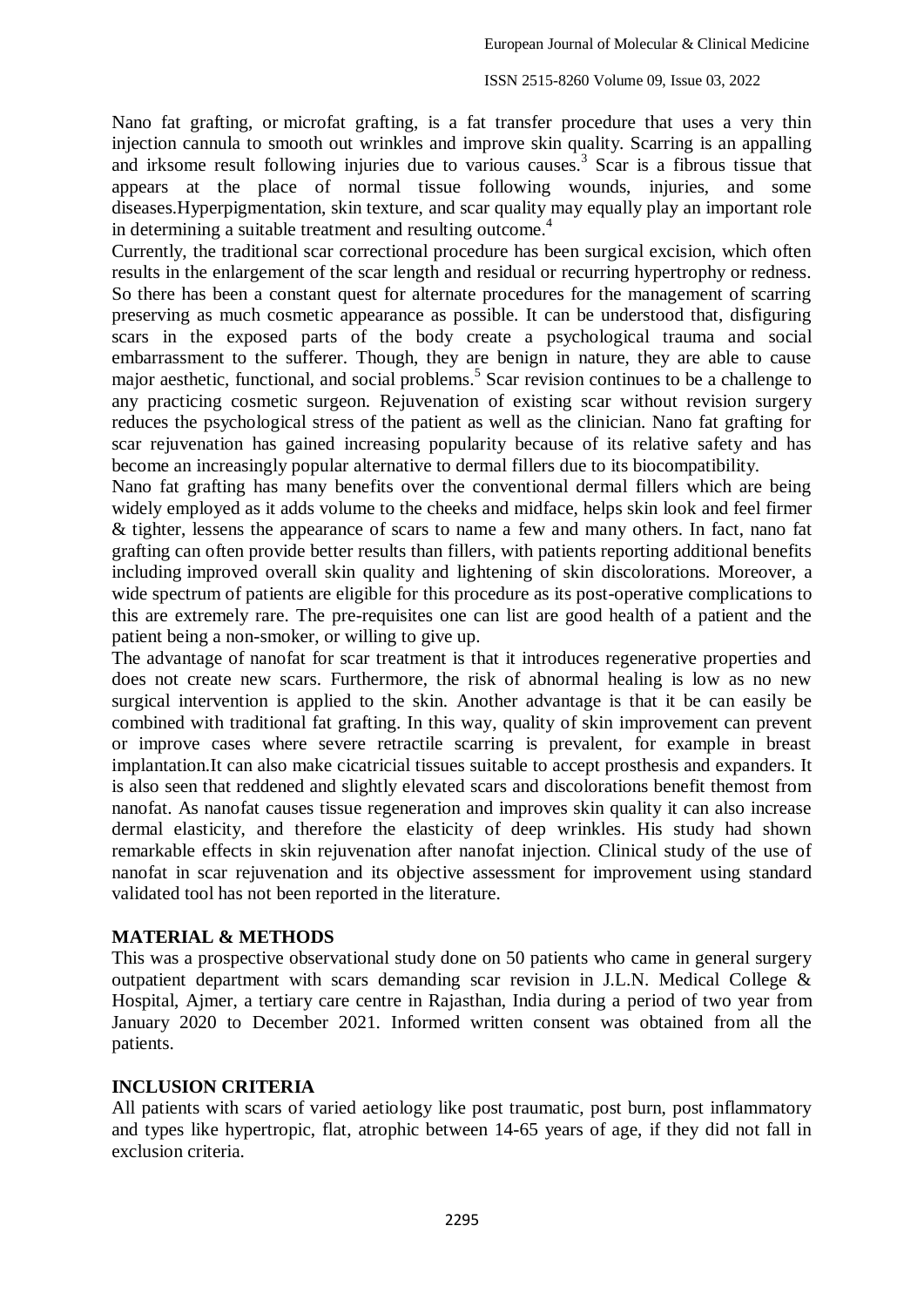## **EXCLUSION CRITERIA**

- Unstable scars
- Malignancies
- Contractures

## **METHODS**

Pre-operative POSAS observer scale $<sup>6</sup>$  scoring was done by the principal investigator and the</sup> patient scale scoring was done by patient under investigator's supervision. Photographic documentation was also done for all cases.

The observer Scale of POSAS has six scar parameters –

- 1. Vascularity,
- 2. Pigmentation,
- 3. Thickness,
- 4. Relief,
- 5. Pliability
- 6. Surface area.

Each parameter was scored from 1 to 10. Score 1 was given when the scar matches that of normal skin. Score 10 was given for worst scar imaginable. The total minimum score on observer scale was 6, and maximum score was 60.

The POSAS is a comprehensive scale that was designed for the evaluation of all types of scars, and it has the advantage that it evaluates the scar in the patient and observers perspective.<sup>7</sup>

The patient scale gives the POSAS an important extra dimension because the patient's opinion is mandatory for a complete scar assessment. The internal consistency; of both the patient and observer scale; as shown by Cronbach's alpha is  $0.86$  and  $0.90$ , respectively.<sup>7</sup> The observer scale was scored by the principal investigator itself in all the cases.

The observer scar matches that of normal skin. Score 10 was given for the worst scar imaginable. The total minimum score on observer scale was 6, and the maximum score was 60.

The patient scale on POSAS also has six parameters –

- 1. Pain
- 2. Itching
- 3. Colour
- 4. Thickness
- 5. Stiffness
- 6. Irregularity

Each parameter was scored from 1 to 10. Score 1 was given if there were no symptoms and matches the normal skin and score 10 for worst symptoms. The patient scale will be filled by the patient under the supervision of the principal investigator. The total minimum score of the patient scale was 6, and the maximum score was 60.

The aesthetic outcome will be evaluated based on the total patient score and total observer score on the POSAS scale.

The total score of 6–24 was categorized as a good outcome, while a score of 25–60 was taken as a bad outcome. Duration of the scar will be categorized as; long duration (>5 years) and short duration (<5 years).

### **SURGICAL TECHNIQUE**

The procedure was done under tumescent anesthesia with aseptic precautions. The fat was aspirated from the lower abdominal wall in all cases using 3 mm mirrored triport Colemans cannula and 10cc Leur Lock syringe by syringe liposuction technique [\[Figure 1a\]](https://www.ncbi.nlm.nih.gov/pmc/articles/PMC5992940/figure/F1/). The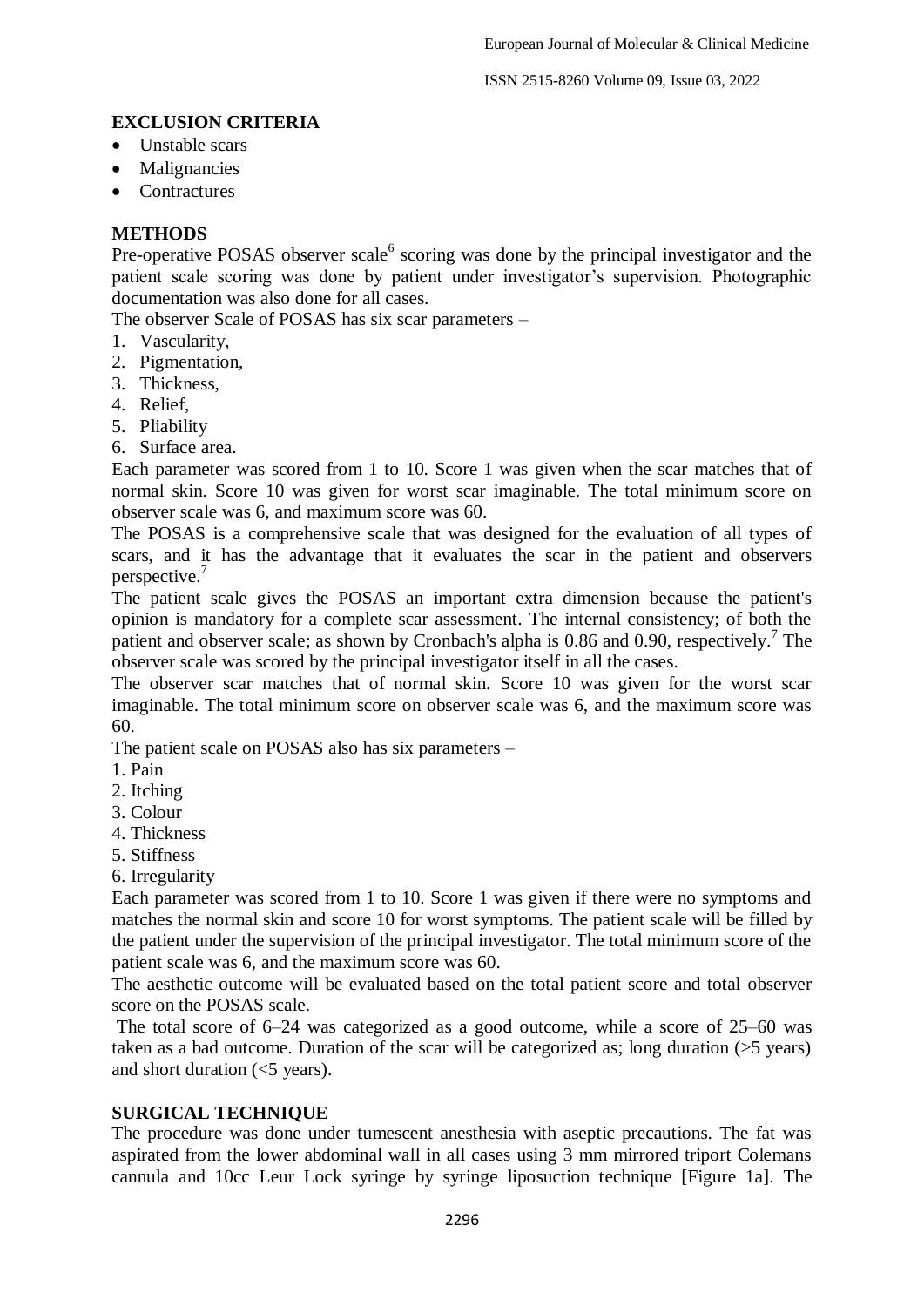aspirated fat was kept undisturbed for 10–15 min in the vertical position in a 200 ml sterile steel tumbler after capping it with hypodermic needle to avoid leakage [\[Figure 1b\]](https://www.ncbi.nlm.nih.gov/pmc/articles/PMC5992940/figure/F1/). The tumescent fluid separating from the aspirate was discarded. The supernatant fat was emulsified to a milky white emulsion by multiple passes (30–35 passes) using two 10cc Leur Lock syringes connected with a 3-way connector [\[Figure 1c\]](https://www.ncbi.nlm.nih.gov/pmc/articles/PMC5992940/figure/F1/). The emulsion was further sieved using a two-layered moist saline surgical gauze to remove all solid elements and to ensure free flow through a 1inch, 27G needle. This was injected intralesionally into the scar using insulin syringe and 1inch, 27G needles [Figure 1d]. Yellowish blanching of the scar marked the end point of injection [Figure 1e]. Post-operatively, the scar was reassessed at 3 months using the POSAS Scale and photographs.

### **STATISTICAL ANALYSIS**

Discrete data will be expressed in the outline of frequencies and percentages. Continuous data will be expressed in terms of 'Mean +- Standard Deviation'. 'Chi Square Test' will be used to analysis the statistical significance of data for the discrete data. Whereas 'Student t-test' will be used to analyse the continuous data. Statistical significance is at the level of 0.05 for the practical purpose. SPSS version 21 will be used for the purpose of the statistical analysis.



**Fig. 1a: Syringe liposuction technique** 



**Fig. 1b: Tumbler after capping it with hypodermic needle**



**Fig 1C: Emulsification by two 10cc Leur Lock**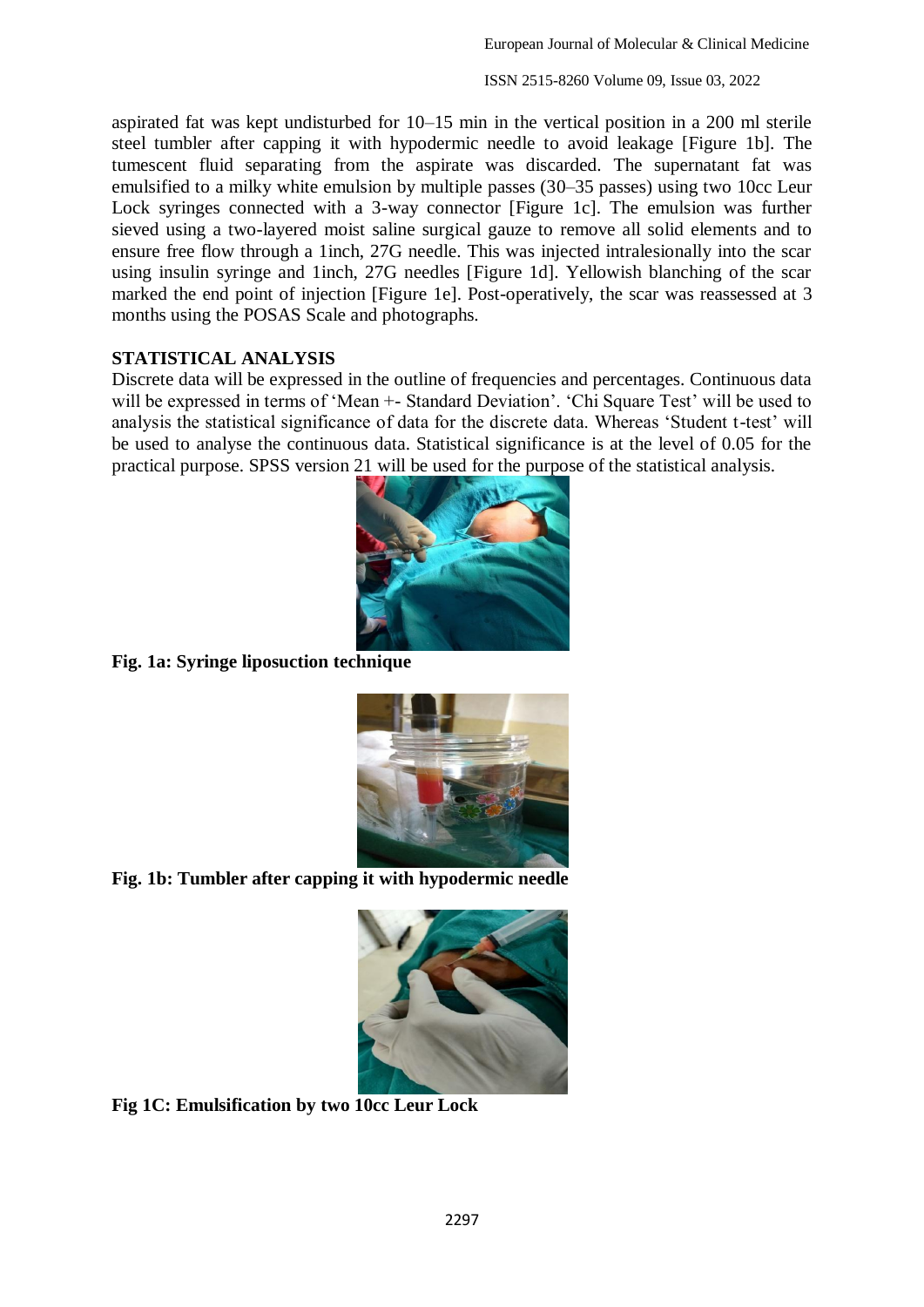

**Fig. 1d: Emulsified fat injected intralesionallysyringes connected with a 3-way connector**





### **RESULTS**

Our study showed that the mean age of all the patients which was calculated to be 43.88  $\pm$ 9.55 years. Highest number of patients, i.e., 48% belonged to the age group of 41 to 50 years, followed by the age group of 31 to 40 years with 20% of all the patients. 24% of the patients were male and 76% were female (table 1).

| Demographic profile                           | Percentage     |     |  |  |  |  |  |
|-----------------------------------------------|----------------|-----|--|--|--|--|--|
| Age group (yrs)                               |                |     |  |  |  |  |  |
| $<$ 20 years                                  |                | 2%  |  |  |  |  |  |
| $21-30$ years                                 | 5              | 10% |  |  |  |  |  |
| 31-40 years                                   | 10             | 20% |  |  |  |  |  |
| 41-50 years                                   | 24             | 48% |  |  |  |  |  |
| 51-60 years                                   | 8              | 16% |  |  |  |  |  |
| $>61$ years                                   | $\overline{2}$ | 4%  |  |  |  |  |  |
| $43.88 + 9.55$<br><b>Mean</b> <sup>+</sup> SD |                |     |  |  |  |  |  |
| <b>Gender</b>                                 |                |     |  |  |  |  |  |
| <b>Male</b>                                   | 12             | 24% |  |  |  |  |  |
| Female                                        | 38             | 76% |  |  |  |  |  |

| Table 1: Distribution of patients on the basis of their demographic profile |  |  |  |  |  |  |  |  |  |  |  |  |  |
|-----------------------------------------------------------------------------|--|--|--|--|--|--|--|--|--|--|--|--|--|
|-----------------------------------------------------------------------------|--|--|--|--|--|--|--|--|--|--|--|--|--|

It was found that 36% of all the patients had scar post elective surgeries while 26% of the patients developed the scar as a consequence of any trauma while 20% of the patients had the scar that was due to Caesarean section procedure. Most of the patients, i.e., 76% it had hypertrophic scar where is 14 % had flat type of scar and 10% of all the patients had atrophic type of scar. In this study it was found that 68% of patients at the scar for less than 5 years and 32% of patients had the scar for more than 5 years. The difference between the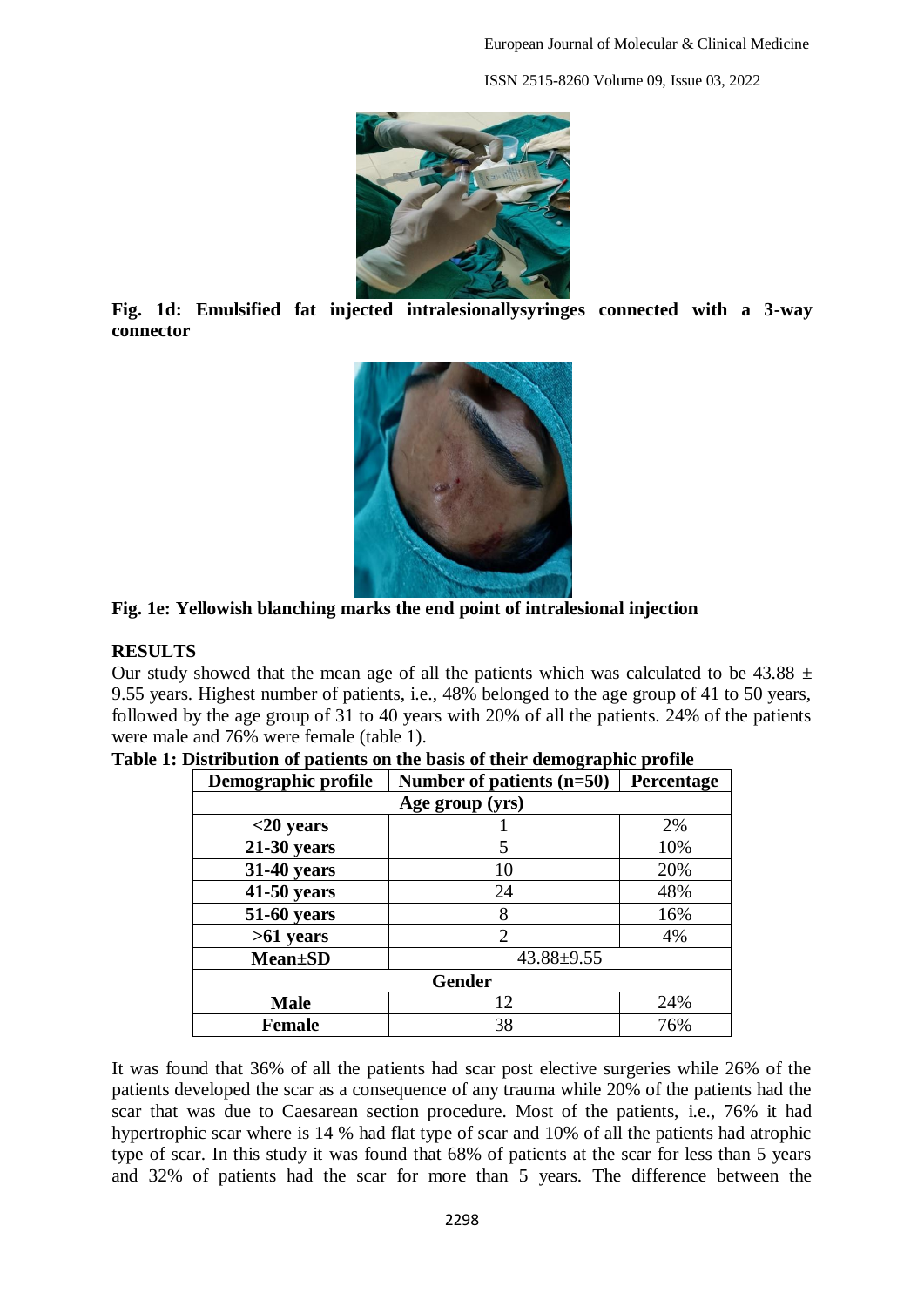proportion of patients in the two categories was found to be statistically significant (p value<0.05) (table 2).

| <b>Scar characteristics</b>    | <b>Number of patients</b> | Percentage |
|--------------------------------|---------------------------|------------|
| <b>ETIOLOGY OF SCAR</b>        |                           |            |
| Post caesarean                 | 10                        | 20%        |
| <b>Emergency surgical scar</b> | 13                        | 26%        |
| <b>Elective surgical scar</b>  | 18                        | 36%        |
| <b>Others</b>                  | 9                         | 18%        |
| <b>TYPE OF SCAR</b>            |                           |            |
| <b>Hypertrophic</b>            | 38                        | 76%        |
| <b>Flat</b>                    |                           | 14%        |
| <b>Atrophic</b>                | 5                         | 10%        |
| <b>DURATION OF SCAR</b>        |                           |            |
| $<$ 5 years                    | 34                        | 68%        |
| $>5$ years                     | 16                        | 32%        |

**Table 2: Distribution of patients according to scar characteristics**

Preoperatively, mean score in all the questions ranged between 5.24 and 6.02 with the mean total score being  $39.56 \pm 3.45$ , whereas mean score in all the questions postoperatively ranged between 3.5 and 4.74. Moreover, the mean of total score was  $22.18 \pm 11.35$ , which is statistically significantly lower than that calculated before surgery (table 3).

| <b>Questions</b>                                 | Pre-             | Post-             | P value    |
|--------------------------------------------------|------------------|-------------------|------------|
|                                                  | operative        | operative         |            |
| Has the scar been painful the past few weeks     | $6 \pm 1.00$     | $4.74 \pm 1.48$   | $< 0.001*$ |
| Has the scar been itching the past few weeks?    | $6.02 \pm .04$   | $3.42 \pm 1.28$   | $< 0.001*$ |
| Is the scar colour different from the colour of  | $5.24 \pm 0.98$  | $3.5 \pm 1.4$     | $< 0.001*$ |
| your normal skin?                                |                  |                   |            |
| Is the stiffness of the scar different from your | $5.32 \pm 1.06$  | $3.5 \pm 1.23$    | $< 0.001*$ |
| normal skin at present?                          |                  |                   |            |
| Is the thickness of the scar different from      | $5.36 \pm 1.10$  | $3.56 \pm 1.46$   | $< 0.001*$ |
| your normal skin at present?                     |                  |                   |            |
| Is the scar more irregular than your normal      | $5.78 \pm 1.18$  | $3.74 \pm 1.32$   | $< 0.001*$ |
| skin at present?                                 |                  |                   |            |
| What is your overall opinion of the scar         | $5.62 \pm 1.40$  | $4.12 \pm 1.55$   | $< 0.001*$ |
| compared to normal skin?                         |                  |                   |            |
| <b>Total</b>                                     | $39.56 \pm 3.45$ | $22.18 \pm 11.35$ | $< 0.001*$ |

**Table 3: Mean values in the questionnaire in POSAS Patients scale scores**

Table 4 represent the mean values of scores in all the fifty patients in the POSAS observer scale. Pre-operatively the mean score in all the scar parameters ranged between 5.36 and 6.04. Moreover, the mean of total score was  $33.88 \pm 2.58$ . Whereas, post surgery, the mean POSAS score in all the scar parameters ranged between 3.4 and 4.14 and the mean of total score was  $22.22 \pm 3.45$ .

**Table 4: Mean values of Scar parameters on POSAS Observer Scale**

| <b>Scar parameters</b> | <b>Pre-operative</b> | Post-operative  | <b>P-value</b> |
|------------------------|----------------------|-----------------|----------------|
| <b>Vascularity</b>     | $5.54 \pm 1.01$      | $3.66 \pm 1.04$ | $< 0.001*$     |
| <b>Pigmentation</b>    | $5.36 \pm 0.80$      | $3.4 \pm 0.86$  | $< 0.001*$     |
| <b>Thickness</b>       | $6.04 \pm 1.16$      | $4.14 \pm 1.24$ | $< 0.001*$     |
| <b>Relief</b>          | $5.8 \pm 1.11$       | $3.82 \pm 1.14$ | ∠∩ ∩∩1*        |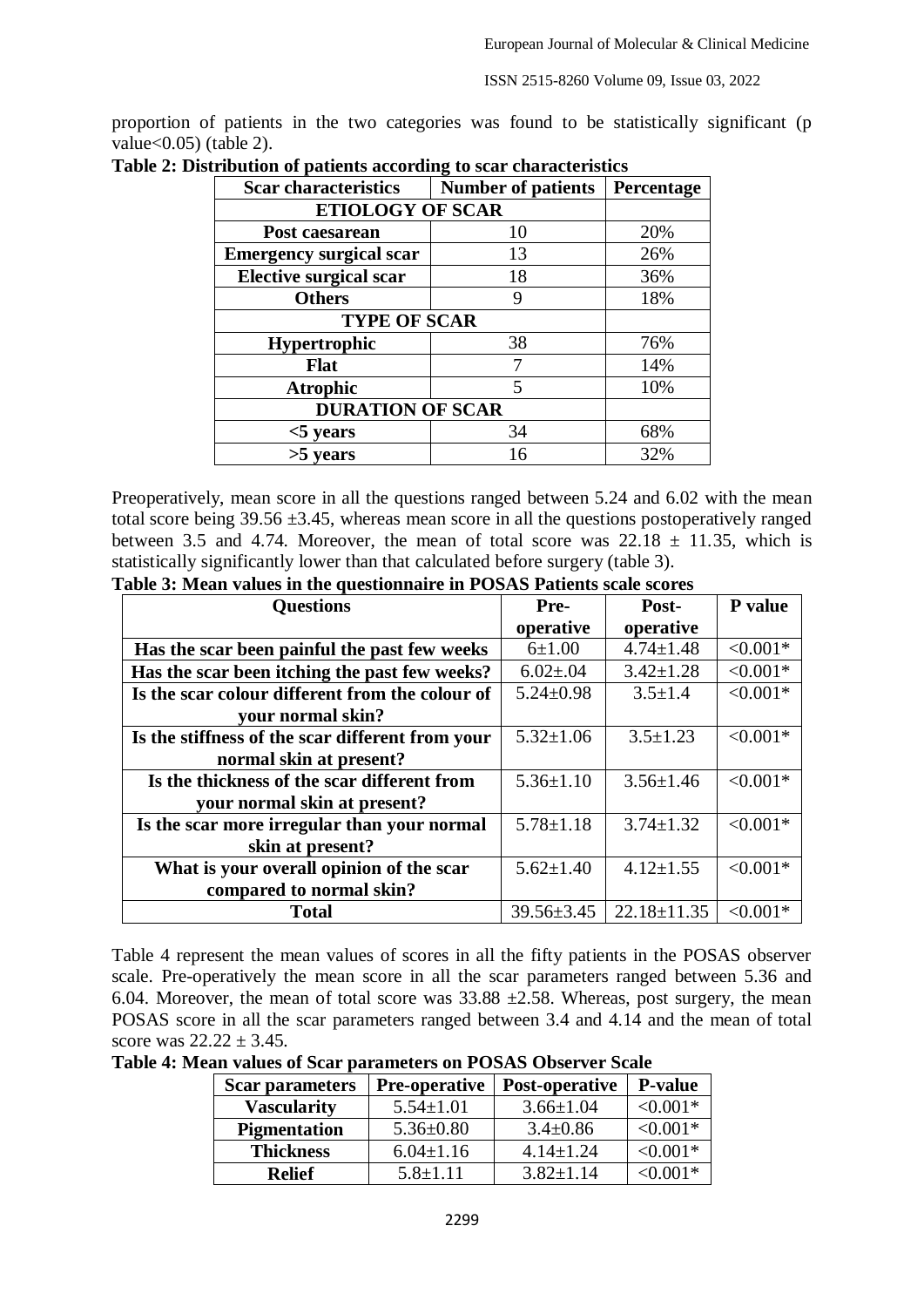| <b>Pliability</b>  | $5.56\pm0.97$    | $3.72 + 0.99$ | $< 0.001*$ |
|--------------------|------------------|---------------|------------|
| Surface area       | $5.58 \pm 0.88$  | $3.48\pm0.93$ | $< 0.001*$ |
| <b>Total score</b> | $33.88 \pm 2.58$ | $22.22+3.45$  | $<$ 0.001* |

## **DISCUSSION**

Scar revision continues to be a challenge to any practicing cosmetic surgeon. Rejuvenation of existing scar without revision surgery reduces the psychological stress of the patient as well as the clinician. Nano fat grafting for scar rejuvenation has gained increasing popularity because of its relative safety and has become an increasingly popular alternative to dermal fillers due to its biocompatibility. The current study was compared with multiple published articles for the discussion purpose, such as Van der wal MB et  $al<sup>8</sup>$  which published the results in a data set of 1,629 observer scores and 1,427 patient scores of burn scars, Chae JK et al<sup>9</sup> diagnosed with facial cutaneous malignancy and transplanted skin after Mohs micrographic surgery in 23 patients, Rageh M et al<sup>3</sup> with post-traumatic scars in 19 patients, Uyulmaz et al<sup>4</sup> published their results in 52 patients.

The mean age in the current study was approximately 44 years. Similar to ours, in the study by Uyulmaz et al<sup>4</sup>, the age of the patients ranged from 15 to 64 years with a mean of 42 years. Whereas the age range was not congruent with that in the current study in the study done by Rageh Met al<sup>3</sup>(19 -40 years, mean as 30.5 yrs) and Chae JK et al<sup>9</sup>(33~86 years, median age as 71 yrs).

UyulmazS et al<sup>4</sup> documented the average age of scars ranging from 15 months to 40 years with a mean of 5.8 years, whereas Rageh  $\overline{M}$  et al<sup>3</sup> documented the duration of scars ranging from 2 to 11 years with a mean of 4.53 years.

In the current study, the distribution of patients was also done based on the outcome of the surgery which was estimated according to the sum of POSAS score in all the 7 questions. In our study it was found that 78% of all the patients that had undergone the surgery had the POSAS score of 6 to 24 which indicated good outcome, whereas the rest 22% of patients had the POSAS score of 25 to 60 which indicated bad outcome and the difference between the proportion of patients in the two categories was statistically significant. Moreover, the mean score in all the questions ranged between 3.5 and 4.74. As well as the mean of total score was  $22.18 \pm 11.35$  which was statistically significantly lower than that calculated before surgery (which was 39.56  $\pm$ 3.45). Similar to the results of the current study, Uyulmaz et al<sup>4</sup> classified the results in the majority of scars post-treatment as good (74%).The results in 18% of the treated scars were rated as satisfactory and only 8% of all treated scars were rated as unchanged post-treatment. Furthermore, discolorations post-treatment and wrinkles posttreatment were

good in 60% and 34% of patients respectively. Our results were little different from that of Chae JK et al<sup>9</sup> where the mean total score using the VSS for facial skin graft scar was 3.4±1.8. The mean total score using the observer component of POSAS for facial skin graft scar was  $15.8\pm7.0$  and that using the patient component of POSAS was  $18.4\pm10.3$ . The difference in the results could be attributed to the low sample size of only 23 in his study.

In the current study, the POSAS score on the Observer scale for the vascularity was between 4 and 6 for most of the patients, i.e., 56%, followed by the POSAS score of 1 to 3 with 44% of patients. None of the patients had the POSAS score of more than 6. Also, the current study shows that the POSAS score on the Observer scale for the pigmentation was between 1 and 3 for 52% of the patients while 48 % patients had the score between 4 and 6. None of the patients had the POSAS score of more than 6. In the study done by Chae JK et al<sup>9</sup> on the other hand when measuring scar colour using spectrophotometer, there was no significant difference between the scar and normal skin.